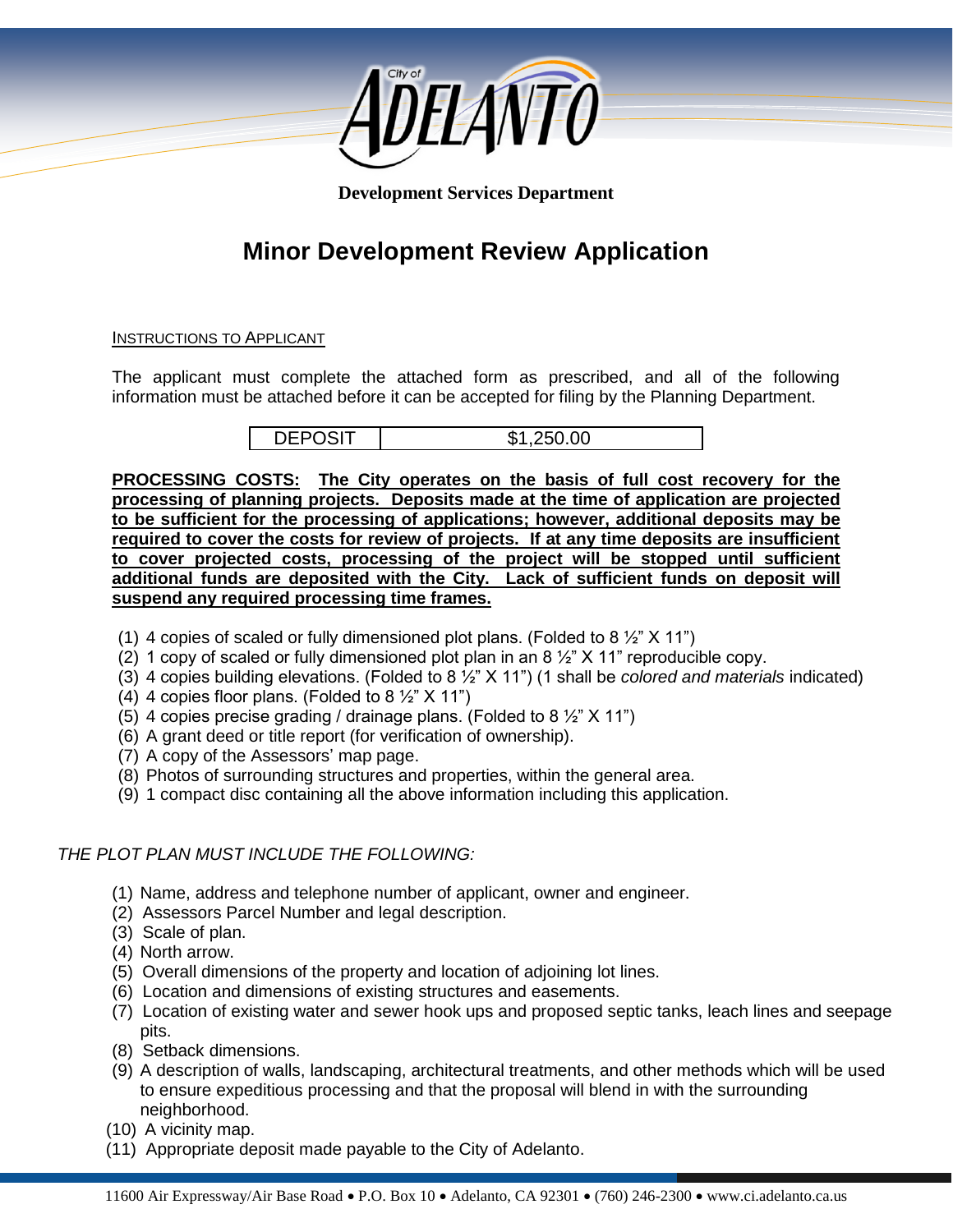| Environmental Assessment required TYES NO.<br>If no, give reason or categorical exemption classification no. ________                                                             |              |                          |          |  |  |  |  |  |  |
|-----------------------------------------------------------------------------------------------------------------------------------------------------------------------------------|--------------|--------------------------|----------|--|--|--|--|--|--|
| Name of Applicant                                                                                                                                                                 |              |                          | Phone    |  |  |  |  |  |  |
| E-mail                                                                                                                                                                            |              |                          | Fax      |  |  |  |  |  |  |
| Address                                                                                                                                                                           |              |                          |          |  |  |  |  |  |  |
| City                                                                                                                                                                              | <b>State</b> |                          | Zip Code |  |  |  |  |  |  |
| Name of Representative                                                                                                                                                            |              |                          | Phone    |  |  |  |  |  |  |
| E-mail                                                                                                                                                                            |              |                          | Fax      |  |  |  |  |  |  |
| Address                                                                                                                                                                           |              |                          |          |  |  |  |  |  |  |
| City                                                                                                                                                                              | State        | <u>Notice</u>   Zip Code |          |  |  |  |  |  |  |
| [Applicant must be the owner of the land, the lessee having a leasehold interest of not less than<br>three (3) years, or the agent of the foregoing, duly authorized in writing.] |              |                          |          |  |  |  |  |  |  |
| I/We the undersigned owner $\Box$ , lessee $\Box$ or agent $\Box$ of the property described below, hereby<br>request that a Minor Development Review be granted to:               |              |                          |          |  |  |  |  |  |  |
|                                                                                                                                                                                   |              |                          |          |  |  |  |  |  |  |
| Project Address: Notified the Marian Contract of Assessor's Parcel #: Notified the Marian Contract of Assessor's Parcel #:                                                        |              |                          |          |  |  |  |  |  |  |
|                                                                                                                                                                                   |              |                          |          |  |  |  |  |  |  |
|                                                                                                                                                                                   |              |                          |          |  |  |  |  |  |  |
|                                                                                                                                                                                   |              |                          |          |  |  |  |  |  |  |
|                                                                                                                                                                                   |              |                          |          |  |  |  |  |  |  |
| Square Footage of New Construction: ____________________                                                                                                                          |              |                          |          |  |  |  |  |  |  |
| Proposed Setbacks from Property Line: Front_____________________Side_____________                                                                                                 |              |                          |          |  |  |  |  |  |  |
|                                                                                                                                                                                   |              |                          |          |  |  |  |  |  |  |
| Roofing Material_____Exterior Building Materials__________________Colors_______________                                                                                           |              |                          |          |  |  |  |  |  |  |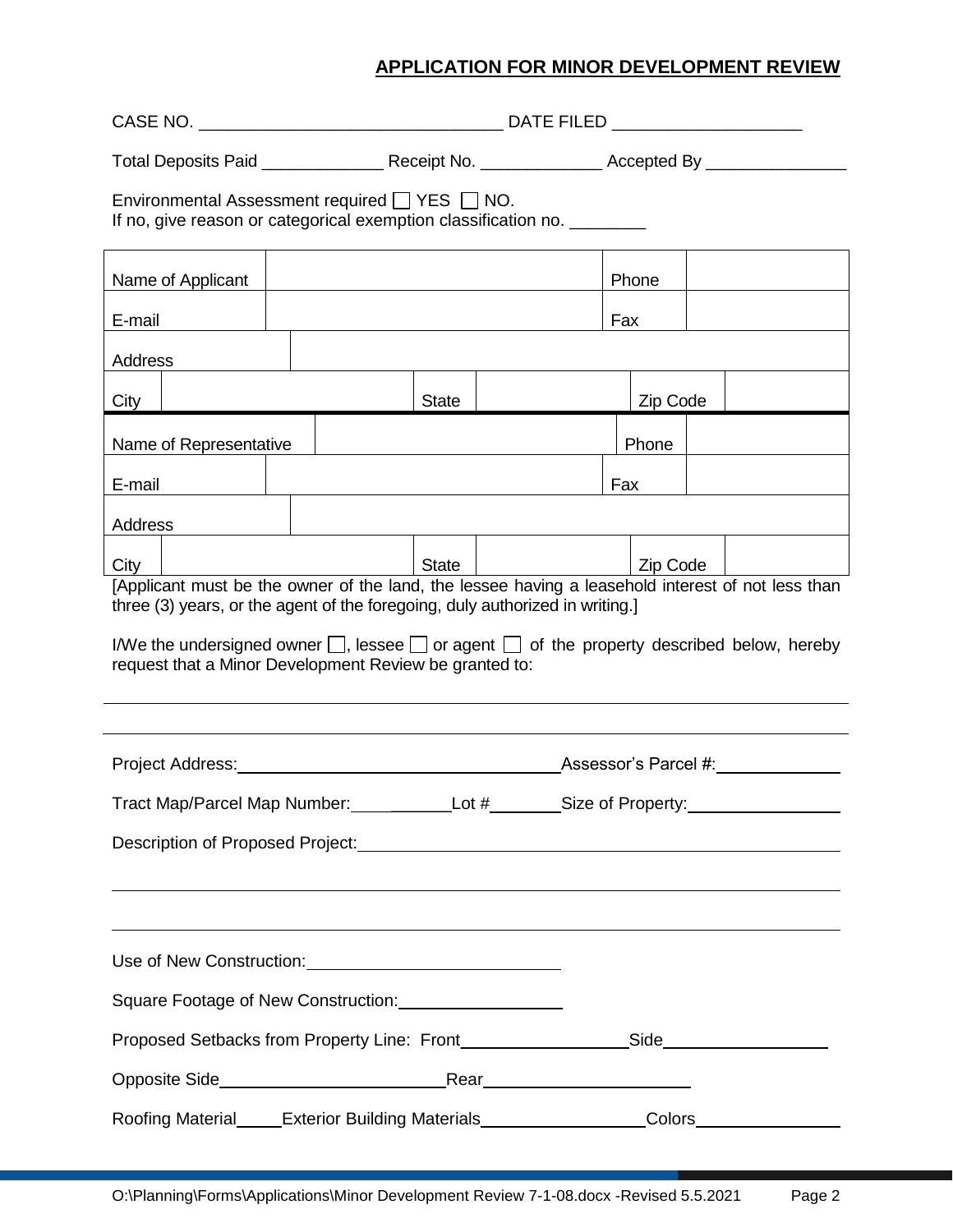**Hazardous Waste Site Certification:** (Required pursuant to Section 659652.5 (f) of the California Government Code). The applicant/owner hereby certifies the project **is/is not (***circle one***)** located on a site included on the list of hazardous waste sites for the City of Adelanto.

**Air Quality/Hazardous Materials Certification:** (Required pursuant to Section 65850.2 of the California Government Code)

- a) The applicant/owner hereby certifies that the project **will/will not (***circle one***)** need to comply with the requirements for a permit for construction or modification from the Mojave Desert Air Quality Management District.
- b) The applicant/owner hereby certifies that the project **will/will not (***circle one***)** have more than a threshold quantity of a regulated substance, or will contain a source or modified source of hazardous air emissions. Please attach a list of any regulated substances and quantities anticipated, if applicable. (Note: Any quantity of hazardous waste or handling or storage of any quantity of acutely hazardous materials requires filing of a Management Plan and a permit from County Environmental health Services. A Management Plan and permit is also required for other hazardous materials if more than the threshold quantities are present, which are typically either 55 gallons of liquid, 200 cubic feet of pressurized gases, or a weight of 500 pounds.)
- c) Describe any use, storage, or discharge of hazardous and/or toxic materials in the known history of this property.
- d) Please list the materials and dates, if known.
- e) The project **is/is not (circle one)** located within one-quarter (1/4) mile of a school.

## LETTER OF AUTHORIZATION IF APPLICANT OTHER THAN PROPERTY OWNER

| Property Owner(s)                                            |                                                                                                                                                                                                                                                           |
|--------------------------------------------------------------|-----------------------------------------------------------------------------------------------------------------------------------------------------------------------------------------------------------------------------------------------------------|
| Parcel/Lot #                                                 |                                                                                                                                                                                                                                                           |
|                                                              | I, 1. Contract to represent to represent the relation of the reduction of the reduction of the reduction of the reduction of the reduction of the reduction of the reduction of the reduction of the reduction of the reductio<br><b>Authorized Agent</b> |
| Me as agent in seeking approval of the following project(s): |                                                                                                                                                                                                                                                           |
|                                                              |                                                                                                                                                                                                                                                           |
| Property Owner(s)                                            |                                                                                                                                                                                                                                                           |
| <b>Authorized Agent</b>                                      | Date: <u>University</u>                                                                                                                                                                                                                                   |
| SIGNED AND SUBMITTED AS PART OF THE PROJECT APPLICATION.     | NO APPLICATION FROM AN INDIVIDUAL OTHER THAN THE PROPERTY OWNER WILL BE<br>ACCEPTED UNLESS THIS DOCUMENT, OR A SIMILAR DOCUMENT, IS COMPLETED,                                                                                                            |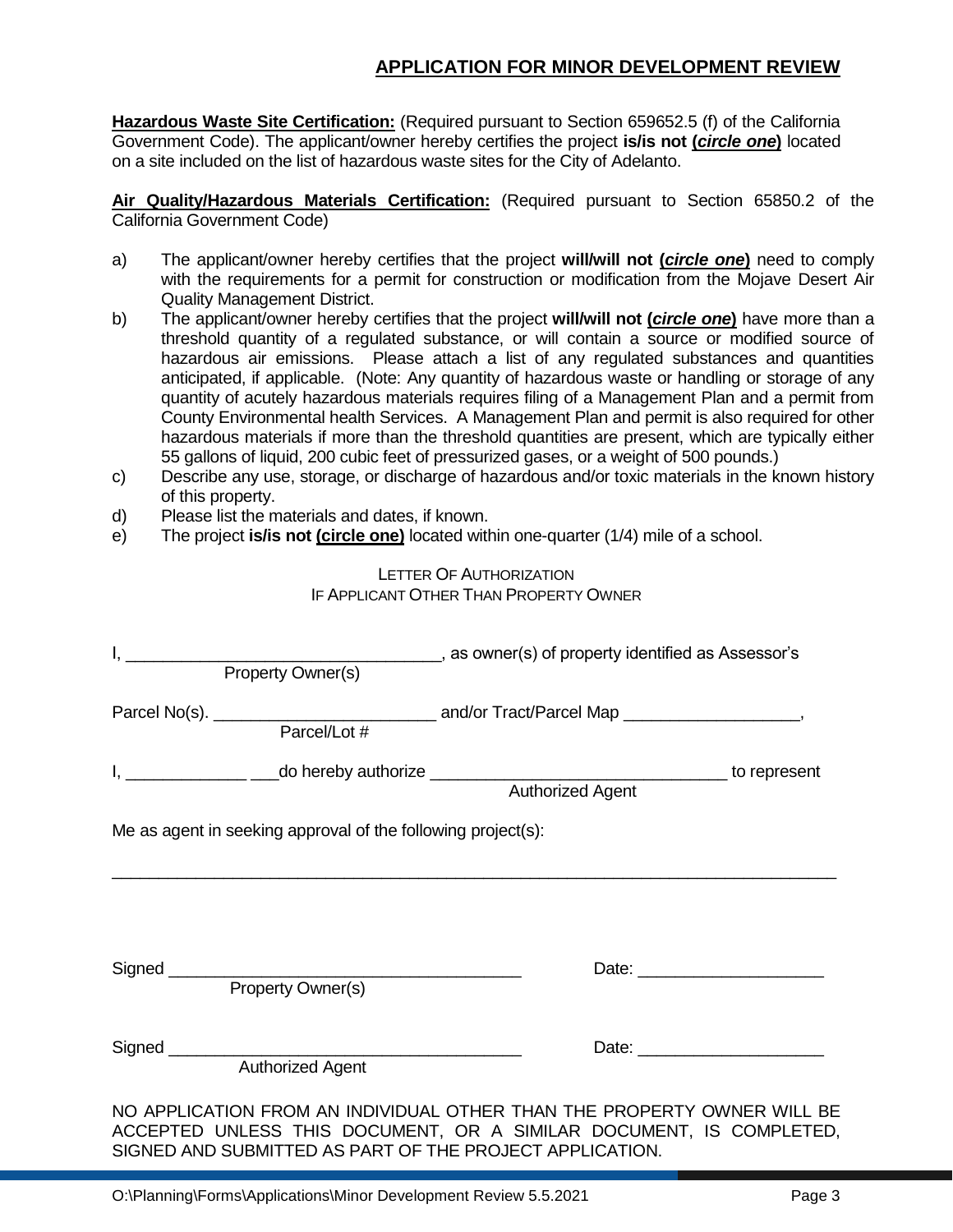**Processing Costs:** The City operates on the basis of full cost recovery for the processing of planning projects. Deposits made at the time of application are estimated costs for processing of applications, however, additional deposits may be required to cover the projected costs for review of projects. If at any time deposits are insufficient to cover projected costs, processing of the project will be stopped until sufficient additional funds are deposited with the City. Lack of sufficient funds on deposit will suspend any required processing time frames.

The following statement must be signed in front of a Notary and original Notary acknowledgement attached to this document, or signed in front of Planning Staff.

 $I/We$ 

(Please Print)

being first duly sworn, each for himself or herself, deposes and says that I/we am/are the owner(s)  $\Box$ /lessee  $\Box$ /agent  $\Box$  of the property involved in this application and that **they understand that the full City costs of processing any applications must be paid by applicants** and that the foregoing statements herein contained and the information herein submitted, are in all respects true and correct to the best of my knowledge and belief.

Signature of Applicant:

(if different from owner)

| Signature of Owner:     |  |              |           |     |          |  |
|-------------------------|--|--------------|-----------|-----|----------|--|
| E-mail                  |  |              |           | Fax |          |  |
| <b>Mailing Address:</b> |  |              |           |     |          |  |
| City                    |  | <b>State</b> |           |     | Zip Code |  |
| Phone (H)               |  |              | Phone (W) |     |          |  |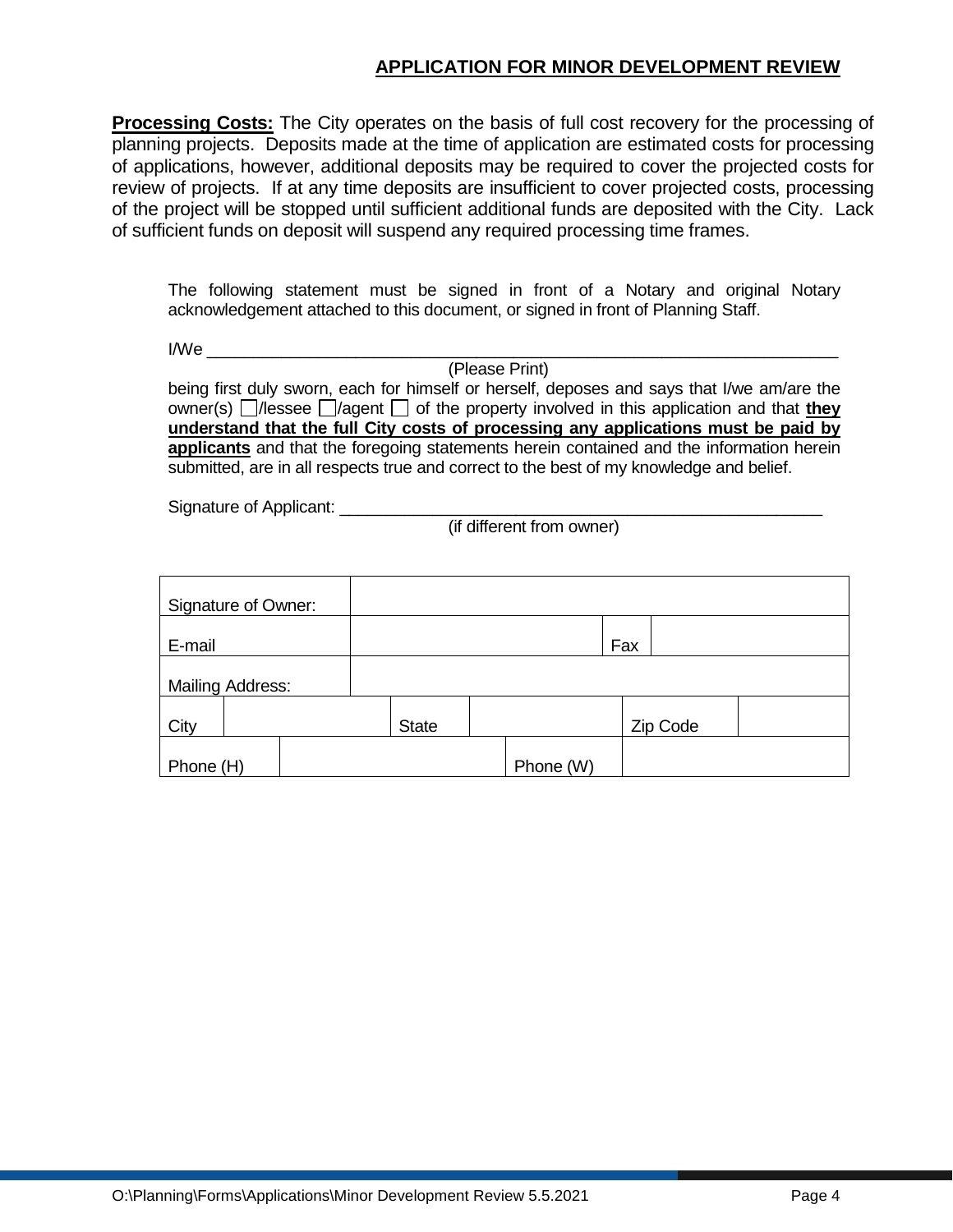# **CITY OF ADELANTO**

## DEPARTMENT OF COMMUNITY DEVELOPMENT PLANNING DIVISION

Minor Development Review No. \_\_\_\_\_\_\_\_\_\_\_\_\_\_\_\_\_ Date\_\_\_\_\_\_\_\_\_\_\_\_\_\_\_\_

PROJECT:

# **DRAFT CONDITIONS OF APPROVAL**

- 1. The project shall conform to all requirements of the City of Adelanto Municipal Code Title 17.
- 2. Improvement shall be consistent with approved plans. Any deviation from approved plans will require additional approval from the appropriate department
- 3. The project shall conform to the R1 (Single-Family Residential) Zone regulations. Off-street parking facilities shall be provided as required by specified code.
- 4. A separate notarized affidavit is required for the development of second units, stating that the primary residence shall be occupied by the property owner.
- 5. **This approval shall be used within two (2) years of approval date; otherwise it shall become null and void and of no effect whatsoever. By use is meant the beginning of substantial construction contemplated by this approval within the two (2) year period which is thereafter diligently pursued to completion, or the beginning of substantial utilization contemplated by this approval.**
- 6. Development of the project shall conform to the approved site plan and elevations, including wall, roof, and trim materials. Any deviation shall require the appropriate Planning Division review and approval.
- 7. The project shall adhere to all fire safety/emergency services requirements as mandated by the City Fire Marshall and any applicable city codes, ordinances, and the Uniform Fire Code, including two points of paved access.
- 8. The project shall adhere to all applicable building and development codes, including the Uniform Building Code and any applicable city codes and ordinances, and State mandated requirements.
- 9. The project shall adhere to all requirements of the City Engineer. The City Engineer may require an application for deferral of street improvements and the payment of appropriate fees at the time of building permit issuance. The applicant may also be required to provide an irrevocable offer of dedication for future street improvements abutting the subject property.
- 10. Improvements on site will consist of the construction of square feet of habitable living space.